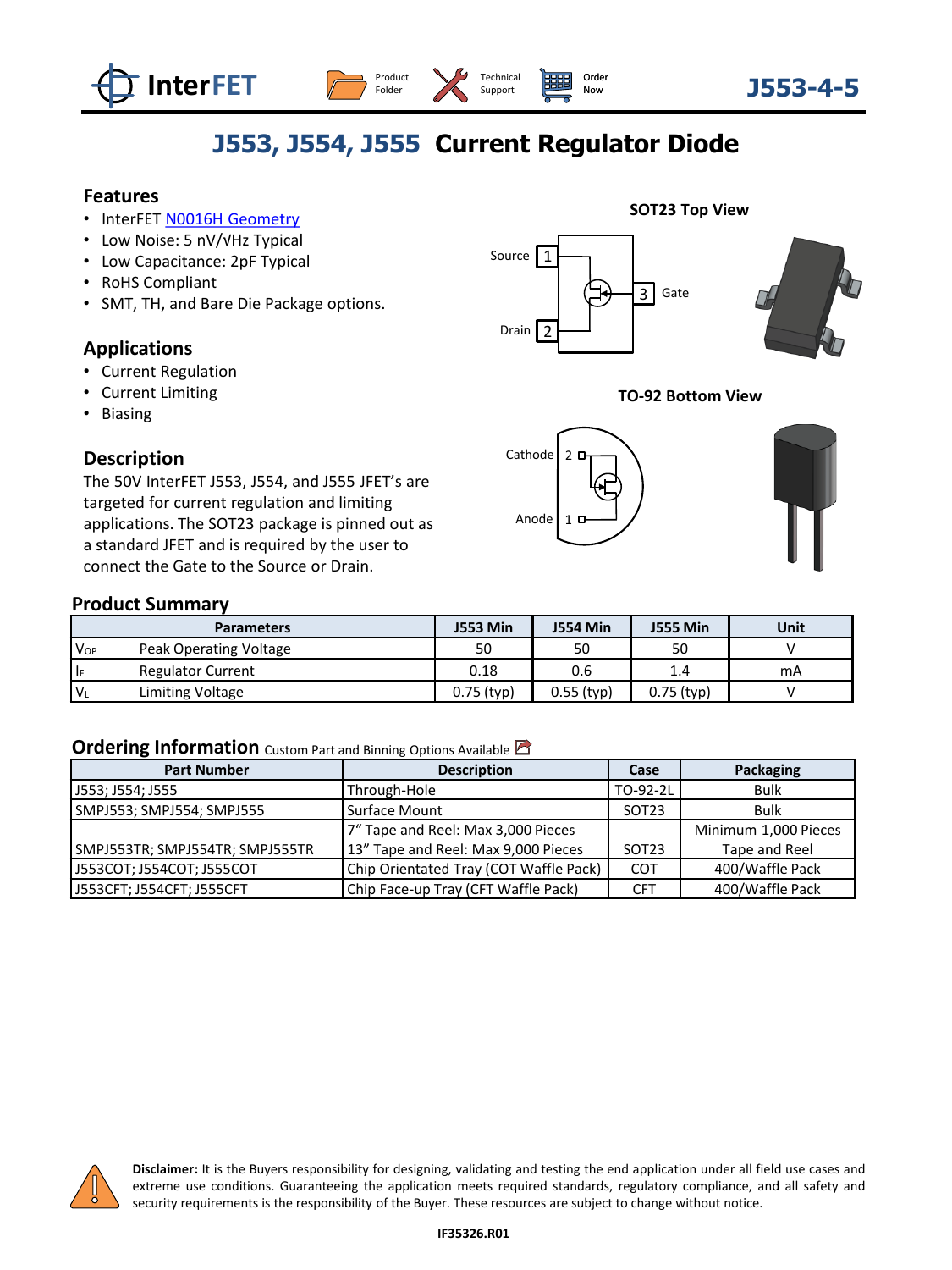





## **Electrical Characteristics**

### **Maximum Ratings** (@ T<sub>A</sub> = 25°C, Unless otherwise specified)

|                  | <b>Parameters</b>                      | Value      | <b>Unit</b>   |  |
|------------------|----------------------------------------|------------|---------------|--|
| <b>Vop</b>       | Peak Operating Voltage                 | 50         |               |  |
| $ I_{FG} $       | <b>Continuous Forward Gate Current</b> | 50         | mA            |  |
| ' P <sub>D</sub> | Continuous Device Power Dissipation    | 360        | mW            |  |
| l P              | <b>Power Derating</b>                  | 2.88       | mW/°C         |  |
|                  | <b>Operating Junction Temperature</b>  | -55 to 135 | $\mathcal{C}$ |  |
| $T_{STG}$        | Storage Temperature                    | -55 to 135 | $\sim$        |  |

## **Static Characteristics** (@ TA = 25°C, Unless otherwise specified)

|                 |                           |                        | J553 |      |      | <b>J554</b> |      |      | <b>J555</b> |      |            |      |
|-----------------|---------------------------|------------------------|------|------|------|-------------|------|------|-------------|------|------------|------|
|                 | <b>Parameters</b>         | <b>Conditions</b>      | Min  | Typ  | Max  | Min         | Typ  | Max  | Min         | Typ  | <b>Max</b> | Unit |
| ١ŀ              | <b>Regulator Current</b>  | $V_F = 25V$            | 0.18 | 0.5  | 0.75 | 0.6         |      | 1.6  | 1.4         |      | 2.6        | mA   |
| 'VL             | Limiting Voltage          | $I_F = 0.9 I_{F(MIN)}$ |      | 0.75 | 1.3  |             | 0.55 | 1.75 |             | 0.75 | 2.15       | v    |
| V <sub>OP</sub> | Peak Operating<br>Voltage | $I_F = 1.1 I_{F(MAX)}$ | 50   |      |      | 50          |      |      | 50          |      |            | v    |

## **Dynamic Characteristics** (@ TA = 25°C, Unless otherwise specified)

|      |                   |                          | <b>J553</b> |     |            | <b>J554</b> |     |            | J555 |      |            |           |
|------|-------------------|--------------------------|-------------|-----|------------|-------------|-----|------------|------|------|------------|-----------|
|      | <b>Parameters</b> | Conditions               | Min         | Tvp | <b>Max</b> | Min         | Typ | <b>Max</b> | Min  | Typ  | <b>Max</b> | Unit      |
| l ZD | Dynamic Impedance | $V_F = 25V$ , $f = 1kHz$ |             | 13  |            |             |     |            |      | 1.8  |            | $M\Omega$ |
| l zk | Knee Impedance    | $V_F = 6V$ , $f = 1kHz$  |             |     |            |             | 0.4 |            |      | 0.17 |            | $M\Omega$ |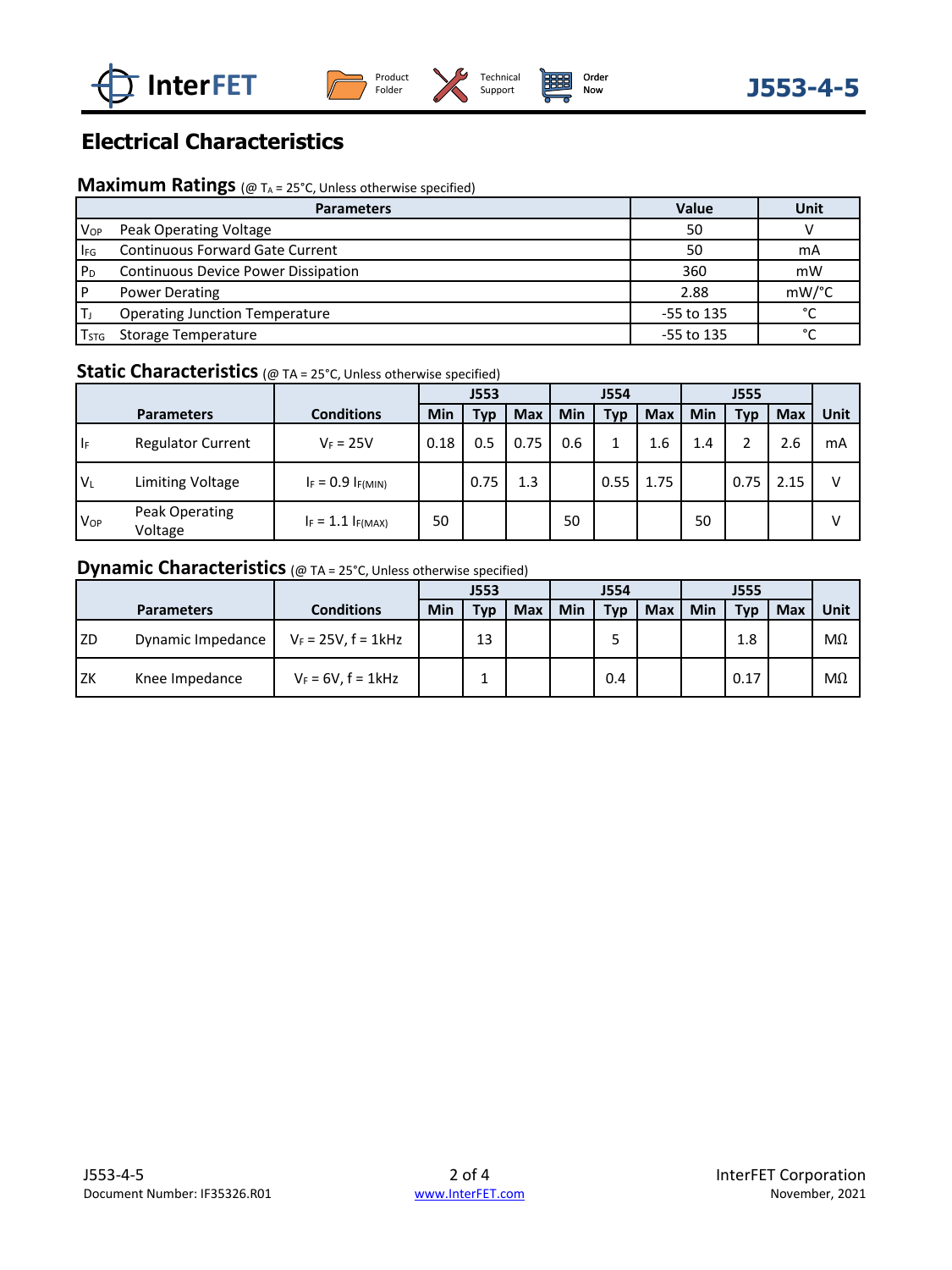

[Technical](https://www.interfet.com/support-overview) Support

[Order](https://www.interfet.com/ordering-overview)<br>Now

## **SOT23 (TO-236AB) Mechanical and Layout Data**

### **Package Outline Data**





### **Suggested Pad Layout**





- 1. All linear dimensions are in millimeters.
- 2. Package weight approximately 0.12 grams
- 3. Molded plastic case UL 94V-0 rated
- 4. For Tape and Reel specifications refer to InterFET CTC-021 Tape and Reel Specification, Document number: IF39002
- 5. Bulk product is shipped in standard ESD shipping material
- 6. Refer to JEDEC standards for additional information.

- 1. All linear dimensions are in millimeters.
- 2. The suggested land pattern dimensions have been provided for reference only. A more robust pattern may be desired for wave soldering.